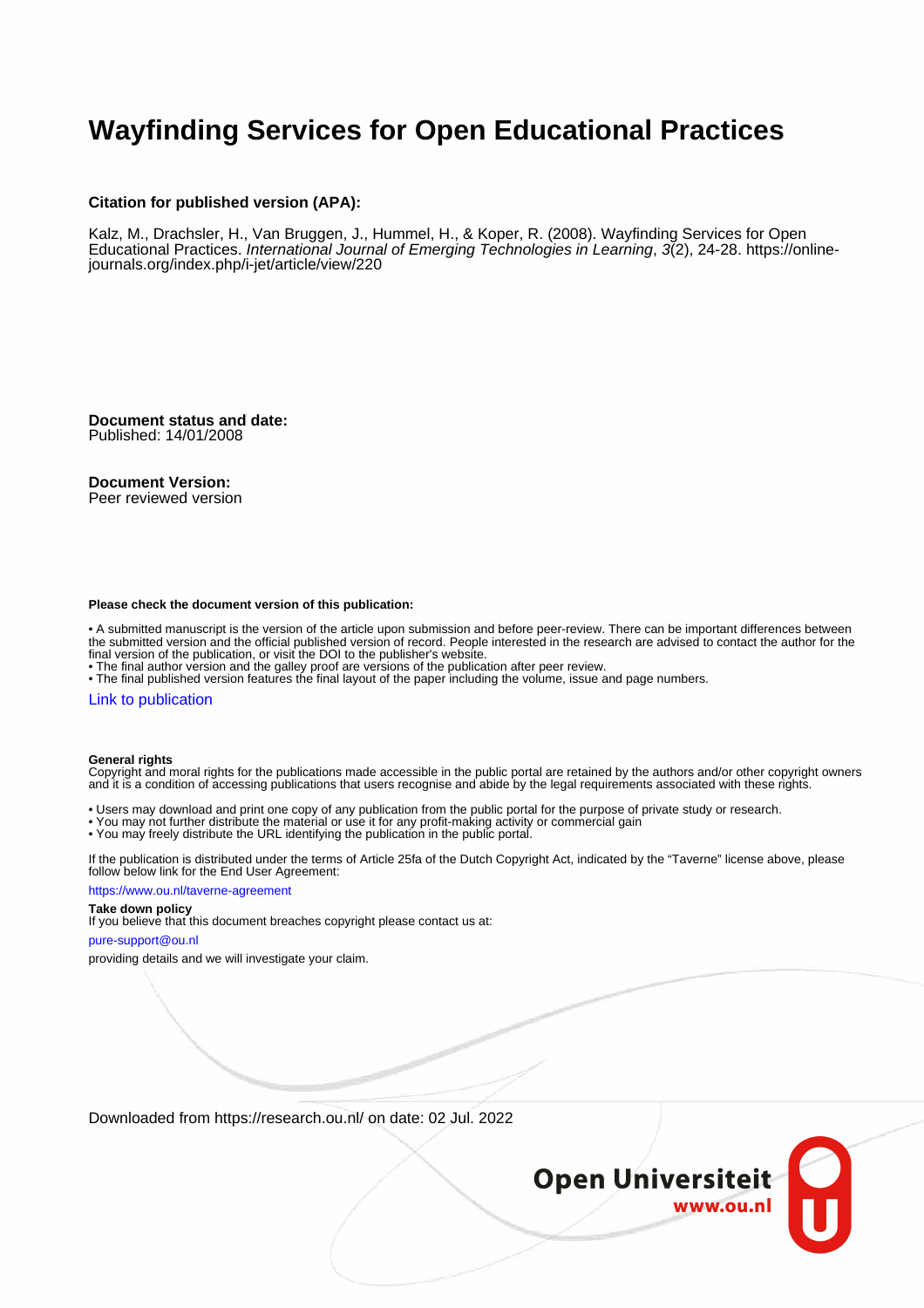# Wayfinding Services for Open Educational Practices

M. Kalz<sup>1</sup>, H. Drachsler<sup>1</sup>, J. van Bruggen<sup>1</sup>, H. Hummel<sup>1</sup> and R. Koper<sup>1</sup> 1 Open University of the Netherlands/Educational Technology Expertise Center, Heerlen, The Netherlands

*Abstract***— To choose suitable resources for personal competence development in the vast amount of open educational resources is a challenging task for a learner. Starting with a needs analysis of lifelong learners and learning designers we introduce two wayfinding services that are currently researched and developed in the framework of the Integrated Project TENCompetence. Then we discuss the role of these services to support learners in finding and selecting open educational resources and finally we give an outlook on future research.** 

*Index Terms***— navigation, positioning, collaborative filtering, latent semantic analysis, open educational resources.** 

#### I. INTRODUCTION

The role of content for technology-enhanced learning has been attributed a lower priority from several recently stressed theories and models of learning like socioconstructivist theories [1], situated cognition [2] or constructionism [3]. In addition the role of user-generated content is currently intensively discussed with its impact and importance on learning and competence development [4]. Nonetheless, learning content is still an important factor for technology-enhanced learning and a huge amount of learning content is critical to allow a wide-scale diffusion of self-directed lifelong-learning for the individual.

In the past several initiatives have been started to offer learning resources on a wide-scale on the internet for free. One of the first and most successful initiatives was the Opencourseware project from the Massachusetts Institute of Technology in which the content from 1550 courses has been made publicly available. Several initiatives followed and initiated a new discussion about openness and access to learning resources in education. The UNESCO summarizes these new development 2002 in their Forum on the Impact of Open Courseware for Higher Education in Developing Countries as "the open provision of educational resources, enabled by information and communication technologies, for consultation, use and adaptation by a community of users for non-commercial purposes" [5].

Although the availability of open educational resources is currently increasing there is a lack between the mere availability of these resources and the educational use of the available material. To fill this gap it is important "how educational repositories of Open Educational Resources, which often want to grow based on user contributions and sharing among users, will manage to become more useful for communities of practice" [6]. The increase of open

access and the publication of open educational resources do not imply the creative use of these resources for learning.

This paper presents two services that are currently developed in the framework of the European Integrated project TENCompetence. These services deal with a similar problem that user of open educational resources are facing. The next part of the paper deals with user requirements and existing technological solutions to improve the competence and learning related search and use of open educational resources. Then we present positioning and navigation as two independent but connected services that can help learners to decide about which learning activity or resource to choose as next step in their personal competence development. Finally, we discuss the (dis)advantages and give an outlook about future research.

#### II. SUPPORTING LEARNERS AND LEARNING DESIGNERS TO FIND SUITABLE OER

The main users for open educational resources are selfdirected learners on the one hand and learning designers on the other hand. Both groups have specific requirements for using open educational resources for learning or developing learning opportunities. First of all, learners need to have orientation to choose the best suited learning activities from the vast amount of available resources. The label "best-suited" implies several options regarding the choice of material. In general the best suited resources for learners are the ones that help them to reach the "zone of proximal development" [7] regarding their competence development goals. This zone can be identified through an analysis of the learners' prior knowledge, his topical interest and/or a comparison to the next steps similar learners have taken.

For learning designers it is important to know which resources can be combined to produce a sound competence development program for learners. Again, there are several aspects for learning designers to decide about the appropriateness of open educational resources for constructing learning activities and courses. They have to address their target group based on specific characteristics like prior knowledge, learning goal, study time or preferred study style. Therefore, the most important problem for both user groups is an individualized search facility tailored to their needs and competence development targets. This search-and-find problem can be addressed on several levels: On the level of the learning objects, on the level of the technology for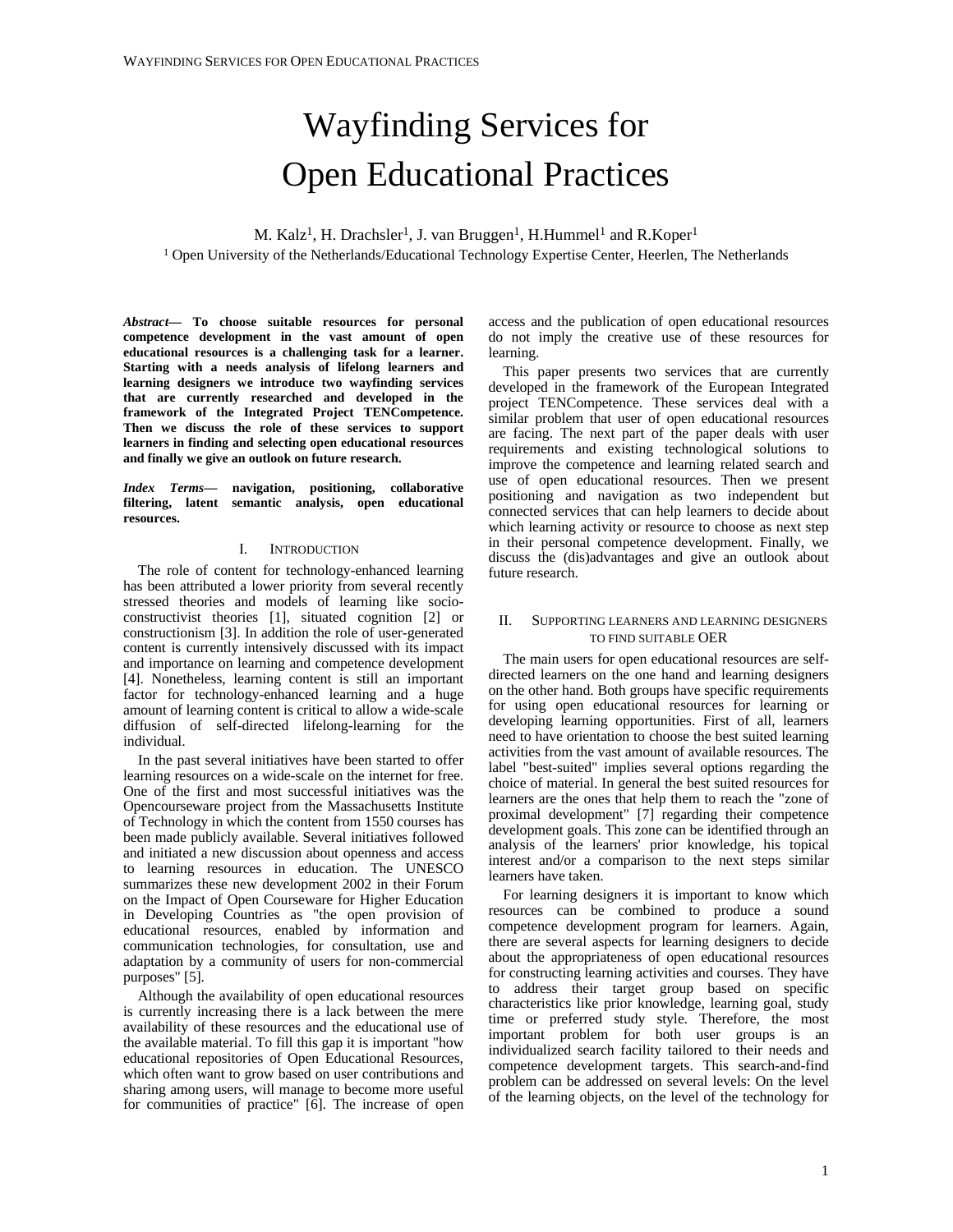storing the objects (the repository level) and on the user level:

**Learning Objects Level**: To unify the description of learning resources the IEEE LOM standard has been used in many repositories to describe the contained resources [8]. But the IEEE LOM standard has been criticized because of its limited possibilities to enrich learning objects with educational meaningful information [9]. In addition, research has shown that it is not recommendable to let authors enrich learning objects with metadata because this does not lead to sufficient quality of the metadata [10]. To ensure high qualitative metadata domain experts are needed who tag the resources with an agreed upon taxonomy of keywords. As an alternative to IEEE LOM several repositories use an extended set of the Dublin Core Standard [11]. This extended set offers more flexibility to enrich learning resources with educational and competence development related information but in essence the expert problem remains.

**Repository Level**: On the level of the learning object repositories the Open Archive Initiative Protocol for Metadata Harvesting (OAI PMH) was a first step towards pooling of resources from different origins [12]. Currently, the work on the Simple Query Interface (SQI) has enabled interoperability for search between multiple repositories [13]. This intra-repository specification allows users to find learning objects in several distributed repositories.

But solutions on the level of the object and the repository do not address the problem that the success of the search is still dependent to a large extent on the quality of the metadata attached to the learning objects. Additional approaches on the user layer are needed to address the above described problem description for users of open educational resources. Especially when the search functions should address and support competence development the contribution of users is needed to add this information to the learning resources in open content repositories. These distributed resources are not only used in "formal learning environments" but also used by distributed self-directed learners who use them in a more informal way. Therefore, we imagine a mixed use of different OER repositories with additional user driven contents in future. Such an emerging OER environment requires highly automated services to support the learners and limit their level of maintenance as far as possible.

In the European Integrated Project TENCompetence we are currently researching ways to personalize distributed learning resources, units of learning and competence development programs in Learning Networks (LN) [14]. In LNs learners, team, or institution are free to add any kind of content they want to. Thus, LNs could consist of different mixed OER, formal learning offers, or separated learner contributions at the same time.

Two wayfinding services on the user level are responsible to offer individualized competence development programs in LNs. Wayfinding services should tell learners where they currently stand in a chosen competence development program and which way they should choose to foster competence building in a learning network. The positioning service analyzes the prior learning of learners through a content analysis method

while the navigation service recommends the next best learning activity for a student. In this contribution we introduce these services and discuss their potential as a bridge from distributed open educational resources to open educational practices.

#### III. TENCOMPETENCE WAYFINDING APPROACH

To provide learners with orientation for their competence development our research focus is to answer the following questions: Where do I stand in the "curriculum" and which step should be next to reach my personal learning goal? To answer this question we have conducted research how to support this orientation process with technology. Two services haven been recently implemented and tested in the framework of the TENCompetence project: A positioning service uses language technology for prior learning assessment while a navigation service applies research from recommender systems to help learners to find orientation.

#### *A. Positioning*

Especially from the perspective on lifelong learning it is an important question for learners where they should start their competence development on the basis of what they already know and what they want to achieve as competence development goal. In traditional educational settings this problem is addressed through the Accreditation of prior learning (APL) [15]. This process – which is most of the times carried out the submission phase of study programs in Higher Education – relies on domain experts who study the portfolios of learners and decide about exemptions for them. Due to the fact that this is impossible to follow this approach when people change their domains and institutions quite often during their life, we use language technology to support this process.

Our current project uses Latent Semantic Analysis (LSA) to support the APL process for technology enhanced learning. Latent Semantic Analysis (LSA), in the past sometimes referred to as Latent Semantic Indexing (LSI), is used to calculate a similarity between the learner documents and the learning resources. LSA is a theory and method for extracting and representing the contextual-usage meaning of words by statistical computations (16). The whole process of this analysis consists of several steps like the pre-processing of the text, some weighting and normalizing mechanisms, the construction of a term-document matrix and a mathematical function called singular-value decomposition (SVD), which is similar to factor-analysis. The end result of this process is a latent semantic space, in which the main concepts (or types) of the input are represented as vectors. Concepts in this space are similar if they appeared in the same context and so their vectors are close together in the space providing a measurement for the similarity of text. LSA is successfully applied in several research fields like informatics, psychology or medicine.

The most prominent example for the use of LSA in an educational environment is the assessment and feedback of free text in intelligent tutoring systems. Some examples of these applications are the Intelligent Essay Assessor (17), Summary Street (18) and Select-a-Kibitzer (19) to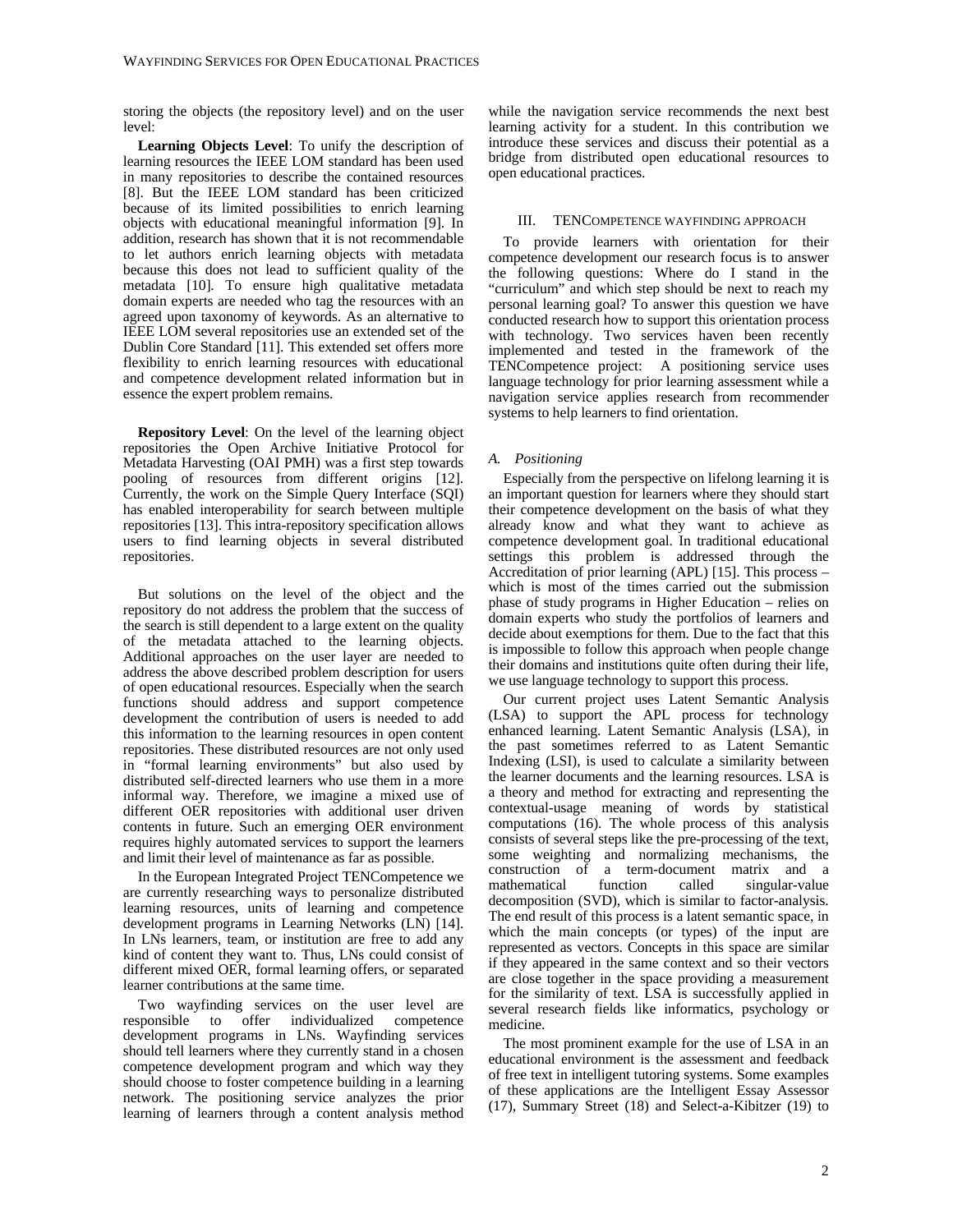mention only a few. Some researchers have used LSA to provide students with appropriate texts that fit to their current knowledge [20,21].

Our application of LSA is similar but has a different motivation and context. We are using LSA to assess prior knowledge of learners for placement or positioning decisions and finally the construction of personalized learning paths through a learning network. A high correlation between documents in the portfolio and learning resources leads to an exemption of this specific learning activity. The result of these analyses should be taken into account for the creation of a personalized learning path. Some learning activities on the way to the target competencies a learner wants to achieve may be exempted because of the results of this prior learning analysis. We conducted an expert validation of the positioning service and compared the results of LSA to results that experts have given. The first results of the service look promising.

#### *B. Navigation*

Navigational support is necessary for providing learners with appropriate learning resources when there is not a clear curriculum. We have recently designed a navigation service as a personal recommender system (PRS) for learning resources. The general concept of the PRS is in line with hybrid recommender systems in other domains. Hybrid recommender systems combine different kind of recommendation techniques to achieve a higher accuracy in their recommendation [22, 23, 24]. Every single recommendation technique has its own advantages and disadvantages. Thus, a combination of techniques in a hybrid recommender system can balance the advantages and disadvantages of single techniques through switching or cascading them in a recommendation strategy [26] to increase the overall accuracy of the recommendations. Figure 1 shows an example of a possible recommendation strategy that combines a stereotype filtering technique with an ontology based recommendation.



Figure 1: Combination of stereotype filtering and item based filtering in a recommendation strategy.

Recommendation strategies decide which specific recommendation technique provides the highest accuracy for the current user based on specific history information about users and items.

The following recommendation techniques are promising for recommendations in OER in order to have less maintenance and highest guidance for the learners 1: User-based collaborative filtering 2. Stereotype filtering and 3. Item-based filtering.

1. Collaborative filtering techniques (or social-based approaches) use the collective behaviour of all learners or learning resources. Both user- and item-based collaborative filtering use the same mechanism of correlation for different objects. To underline the differences between these two techniques we now describe them together.

User-based filtering correlates users by mining their (shared) ratings, and then recommend new items that were preferred by similar users (see Figure 2). Similar users are calculated through shared preferences for learning resources.



Figure 2: User-based collaborative filtering

2. Item-based techniques correlate items by mining (similar) ratings they own, and then recommend new, unknown but similar items to the learners (see Figure 3).



Figure 3: Item-based collaborative filtering

Main advantages of both techniques are that they use information provided bottom-up by user rating, that they are domain independent and require no content analysis, and that the quality of the recommendation increases over time [25]. User- and item-based techniques are useful for networks which are dealing with different topics like OER. They do not have to be adjusted for specific topics, which is important because we expect many LN for different topics. CF techniques can identify learning resources with high quality, allow learners to benefit from experiences of other, successful learners. CF techniques can be based on pedagogic rules that are part of the recommendation strategy. Characteristics of the current learner could be taken into account to allocate learners to groups (e.g., based on similar ratings) and to identify most suitable learning activities. For instance, suitable learning activities can be filtered by the entrance level that is required to study the learning activity. The prior knowledge level of the current learner would than be taken into account to identify the most suitable learning activity.

A disadvantage of both techniques is the so called '*cold-start' problem.* It is due to the fact that CF techniques depend on sufficient historical user behavior data. Even when such techniques have been running for a while, adding new users or new items will suffer this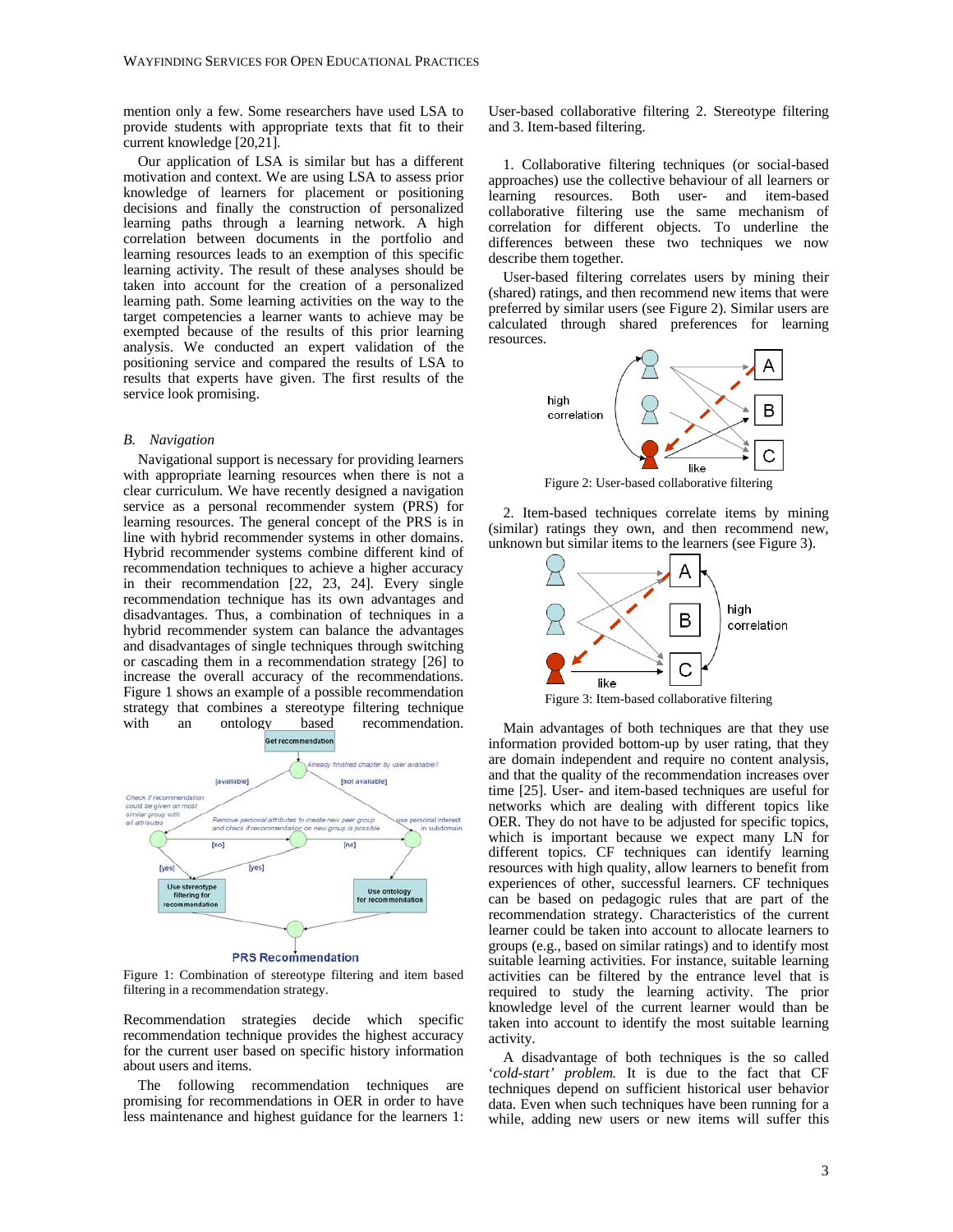problem. New users first will have to give a sufficient amount of ratings to items in order to get accurate recommendations based on user-based CF *(new user problem*). New items have to be used or rated from a adequate amount of users to be recommended (*new item problem*). To solve these disadvantages, user- and itembased CF have to be combined with other techniques, like Stereotype filtering, in a recommendation strategy.

3. Stereotype filtering techniques can recommended preferred items to similar users based on their mutual attributes (see Figure 4). They are also domain independent, but they do not require that much history data to provide recommendations. Therefore, it is useful to solve the 'cold-start' problem of User- and Item-based techniques. Additionally, stereotype filtering offers exploration through 'serendipity' what is less the case for user- or item-based filtering and an advantage for a combined recommendation strategy.



The stereotype recommendation technique is an accurate way to allocate learners to groups if no behavior data is available. In combination with techniques that suffer from the 'cold-start' problem, stereotypes complement a recommendation strategy, enabling valuable recommendations from the very begining.

Beside the general issue of selecting the most appropriated techniques for an environment, the domain of learning demands to be addressed by specific characteristics. For PRS in lifelong learning context it is not possible to simply take or adjust an existing PRS for consumer products (like in amazon.com). PRS for lifelong learning should support the efficient use of available resources to improve the competence development, taking into account the specific characteristics of learning. PRS have to be driven by pedagogical rules, which could be part of the recommendation strategy. The recommendation strategy looks for available data to decide on which technique(s) to select for which situation. The same situation is given when users are dealing with open educational resources for their personal competence development.

Our approach of navigation support was evaluated in a psychology pilot implementing the ISIS recommender system. This recommender system used an attribute-based recommendation technique in combination with an ontology based recommendation technique in a hybrid recommender system.

#### IV. SERVICES FOR OPEN EDUCATIONAL PRACTICES

In the TENCompetence project we are developing a Personal Competence Manager (PCM) that will support individuals in building competencies. One important feature of this application is the underlying theoretical

approach of LNs. LNs should enable learners to develop their competencies together with peer-learners who have a similar competence development goal. Learners in LNs are able to develop their own learning paths including the use of openly available resources and learning activities. Since all users in the TENCompetence environment are able to share their learning paths and learning activities and resources they have used for competence building the environment should enable users to collect competence related information about open educational resources and educational/contextual metadata.

In addition, the above described positioning service can give a valuable contribution to help learners finding their way through open educational resources. Instead of using this service only for exemptions the similarity rate between a learner's portfolio and documents in repositories can provide an individual "interestingness factor" for open educational resources. A high correlation between these resources and a portfolio can show that the learner already knows most of the concepts represented in these resources while a very low correlation would mean that these resources are completely out of the learners' context. While the positioning service takes only into account individual information of learners the navigation services uses also information by other learners to provide a recommendation.

For OER several situations would lead to different recommendation strategies. Without user information only a recommendation strategy based on topics or ontologies is possible. If a network of learners who use the content from several distributed repositories can be established the user behavior can be taken into account to recommend best suited learning resources. Since the learner groups of open educational resources are already available there is a need for a technology that connects these distributed learners and helps them with their competence development.

#### V. DISCUSSION AND OUTLOOK

This paper has introduced positioning and navigation as two wayfinding services that haven been developed in the framework of the TENCompetence project. We believe that the combination of prior knowledge analysis and a personal recommender system has a high potential to bridge the gap between the distributed resources and distributed self-directed learners who have the burden to choose suited learning activities and resources. Both services have been recently analyzed in user studies and first results of these studies are promising. But this approach has also some issues: The use of Latent Semantic Analysis is limited to highly textual domains. In addition LSA can only find a similarity when the concepts used by the learners are represented in the semantic space. But there are several special presentation types (forms, descriptions of experimental designs etc.) that show an inherent higher prior learning than the purely textual content can show. In this case domain experts can deduct this but LSA cannot.

For the navigation service the use social based approaches like collaborative filtering techniques is limited by a number of disadvantages. New users first will have to give a sufficient amount of ratings to items in order to get accurate recommendations based on userbased CF (new user problem). New items have to be rated from a sufficient amount of users to be recommended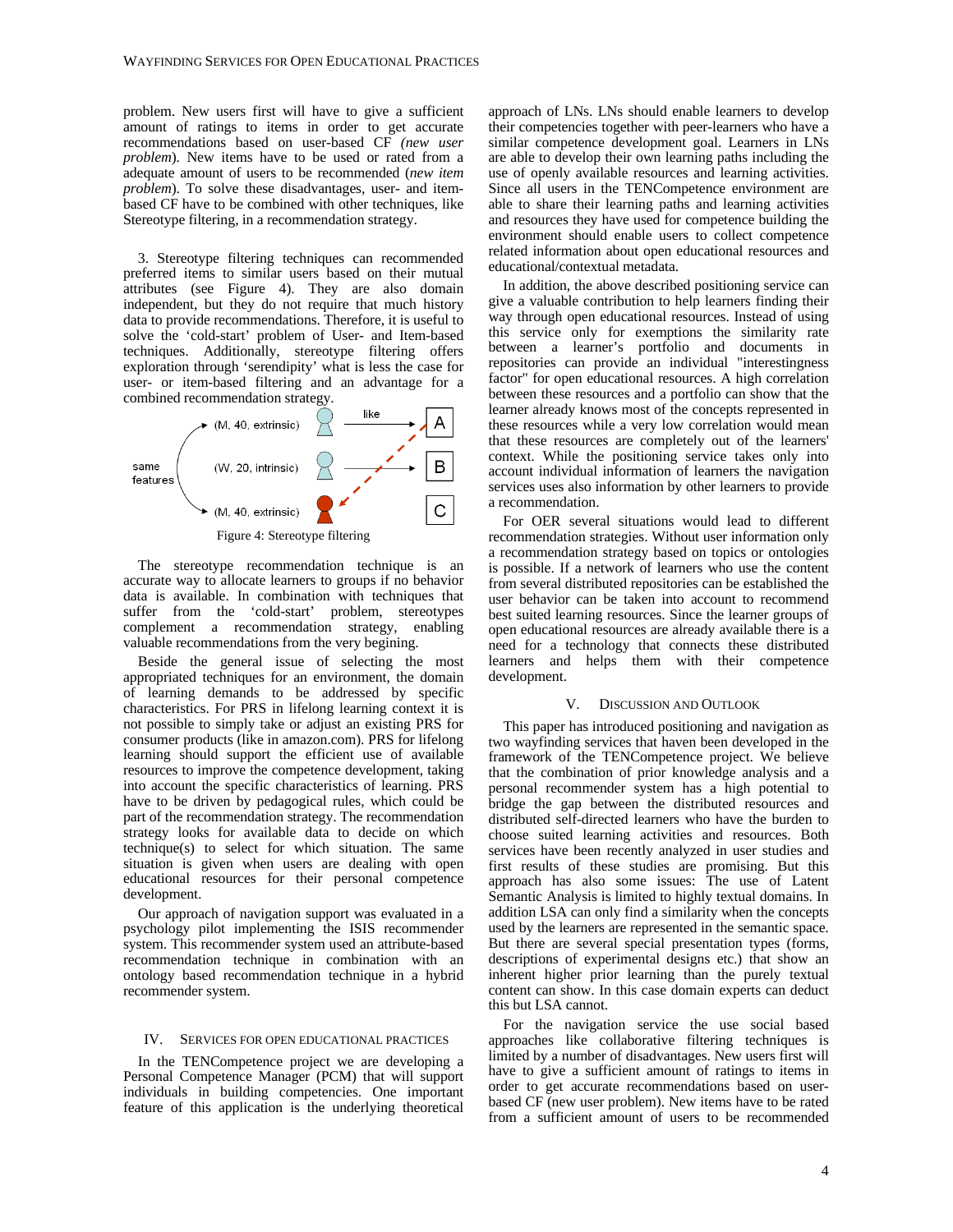(new item problem). Another disadvantage for CF techniques is the sparsity of past user actions in a network. Since these techniques are dealing with community driven information, they support popular taste stronger than unpopular. Learners with unusual taste may get less qualitative recommendations, and others are unlikely to be recommended unpopular items (of high quality).

In the future we will implement and test our services in several settings where open educational resources are used for competence development, specifically in the OpenER project of the Open University of the Netherlands where learning resources from the Open University are published under an open content license. We are planning to setup a pilot with OER in a community space. Additionally, we will integrate the positioning and the navigation service to evaluated the support of these services for lifelong learners. The positioning service is planned to be used every time a new learner enters the community or a learner decided to study for a new learning goal. The positioning service uses the profile and historical information of learners to determine which learning resources are beneficial and which are not beneficial for their competence development.

The navigation service uses the outcome this calculation to recommend the most suitable learning resource to the learners. Therefore, it is based on a recommendation strategy that combines different kind of bottom-up collaborative filtering techniques in order to priorities the available learning resources for the individual competence development.

#### **REFERENCES**

- [1] Duffy, T. & Jonassen, D. (1992). Constructivism and the Technology of Instruction: A Conversation. Hillsdale, NJ: Lawrence Erlbaum.
- [2] Lave, J., and Wenger, E., eds. 1991. Situated Learning: Legitimate peripheral participation. Cambridge University Press.
- [3] Gergen, K. J. (1999). An Invitation to Social Construction. Sage Publications: London.
- [4] New Media Consortium (Ed.) (2007). The 2007 Horizon Report. ISBN 0-9765087-4-5.
- [5] Unesco (2002). Forum on the impact of Open Courseware for higher education in developing countries. Final report. Paris: Unesco.
- [6] Geser, G. (Ed.). Open Educational Practices and Resources. OLCOS Roadmap 2012. Salzburg Research.
- [7] Vygotsky, L.S. (1978). Mind and society: The development of higher psychological processes. Cambridge, MA: Harvard University Press.
- [8] IEEE LTSC (2002). IEEE Standard for Learning Object Metadata. 1484.12.1-2002.
- [9] Foroughi, R. (2004). Proposing New Elements for Pedagogical Descriptions in LOM. In: Uskov, V. (Ed.). Proceedings of the 7th IASTED International Conference on Computers and Advanced Technology in Education, August 16-18, 2004, Kauai, Hawaii, USA. Acta Press. 328-332
- [10] Barton, J., Currier, S. & Hey, J. (2003) Building quality assurance into metadata creation: an analysis based on the learning objects and e-prints communities of practice, DC-2003 Proceedings of the International DCMI Metadata Conference and Workshop, September 28-October 2, 2003, Seattle, Washington USA, pp. 39- 48.
- [11] Mason, J. & Sutton, S. (2005). Dublin Core Metadata Initiative Education Working Group. Draft Proposal.
- [12] Open Archive Initiative (Ed.) (2002). The Open Archives Initiative Protocol for Metadata Harvesting v 2.0.
- [13] van Assche, F., Duval, E., Massart, D., Olmedilla, D., Simon, B., Sobernig, S., Ternier, S. & Wild, F. (2006): Spinning Interoperable Applications for Teaching & Learning using the Simple Query Interface, Journal of Educational Technology & Society, 9(2).
- [14] Koper, R. & Specht, M. (2007). TenCompetence: Lifelong Competence Development and Learning. In: Sicilia, M.-A. Competencies in Organizational E-Learning. IDEA Group: Hershey, USA.
- [15] Merrifield, J., McIntyre, D., & Osaigbovo, R. (2000), Mapping APEL: Accreditation of Prior Experiential Learning in English Higher Education. London. Retrieved July 1, 2006 from http://www.dfes.gov.uk/dfee/heqe/let\_final.pdf
- [16] Landauer, T. K., Foltz, P. W., & Laham, D. (1998). Introduction to Latent Semantic Analysis. Discourse Processes, 25, 259-284.
- [17] Foltz, P., Laham, D. & Landauer, T. (1999). Automated Essay Scoring: Applications to Educational Technology. In *Proceedings of World Conference on Educational Multimedia, Hypermedia and Telecommunications 1999* (pp. 939-944). Chesapeake, VA: AACE.
- [18] Steinhart, D. J. (2001). Summary Street: An intelligent tutoring system for improving student writing through the use of latent semantic analysis. http://lsa.colorado.edu/papers/daveDissertation.pdf
- [19] Wiemer-Hastings, P., & Graesser, A.C. (2000). Supporting composition feedback with LSA in Select-a-Kibitzer. Interactive Learning Environments, 8, 149-169.
- [20] Wolfe, M. B. W., Schreiner, M. E., Rehder, B., Laham, D., Foltz, P. W., Kintsch, W., Landauer, T. K. (1998). Learning from text: Matching readers and texts by Latent Semantic Analysis. Discourse Processes, 25, 309-336.
- [21] Dessus, P. (2004). Simulating Student Comprehension with Latent Semantic Analysis To Deliver Course Readings from the Web. Cognitive Systems, 6(2-3), 227 – 237.
- [22] Good, N., Schafer, J. B., Konstan, J. A., Borchers, A., Sarwar, B., Herlocker, J., & Riedl, J. (1999). Combining collaborative filtering with personal agents for better recommendations. Proceedings of AAAI, 99, 439-446.
- [23] Melville, P., Mooney, R. J., & Nagarajan, R. (2002). Contentboosted collaborative filtering for improved recommendations. Proceedings of 18th National Conference on Artificial Intelligence (pp. 187-192). 28.07 – 01.08.2002, Edmonton, Alberta, Canada
- [24] Soboro, I. M., & Nicholas, C. K. (2000). Combining content and collaboration in text filtering. Proceedings of the IJCAI Workshop on Machine Learning in Information Filtering (pp. 86-91). August 1999, Stockholm
- [25] Herlocker et al. (2004): Evaluating Collaborative Filtering Recommender Systems. In: ACM Transactions on Information Systems, Vol. 22, No. 1, January 2004, Pages 5–53
- [26] Drachsler, H., Hummel, H. G. K., & Koper, R. (2007). Recommendations for learners are different: Applying memorybased recommender system techniques to lifelong learning. Proceedings of Workshop on Social Information Retrieval for Technology-Enhanced Learning (SIRTEL'07), 2nd European Conference on Technology Enhanced Learning (EC-TEL'07). September 17-20, Crete, Greece

#### AUTHORS

**M. Kalz** is a young researcher at the Educational Technology Expertise Centre of the Open University of the Netherlands, PO – Box 2960, 6401 DL Heerlen, The Netherlands (e-mail: marco.kalz@ou.nl).

**H. Drachsler.** a young researcher at the Educational Technology Expertise Centre of the Open University of the Netherlands, PO – Box 2960, 6401 DL Heerlen, The Netherlands (e-mail: hendrik.drachsler@ou.nl).

**J. van Bruggen** is Associated Professor at the Educational Technology Expertise Centre of the Open University of the Netherlands, PO – Box 2960, 6401 DL Heerlen, The Netherlands (e-mail: author@nrim.go.jp).